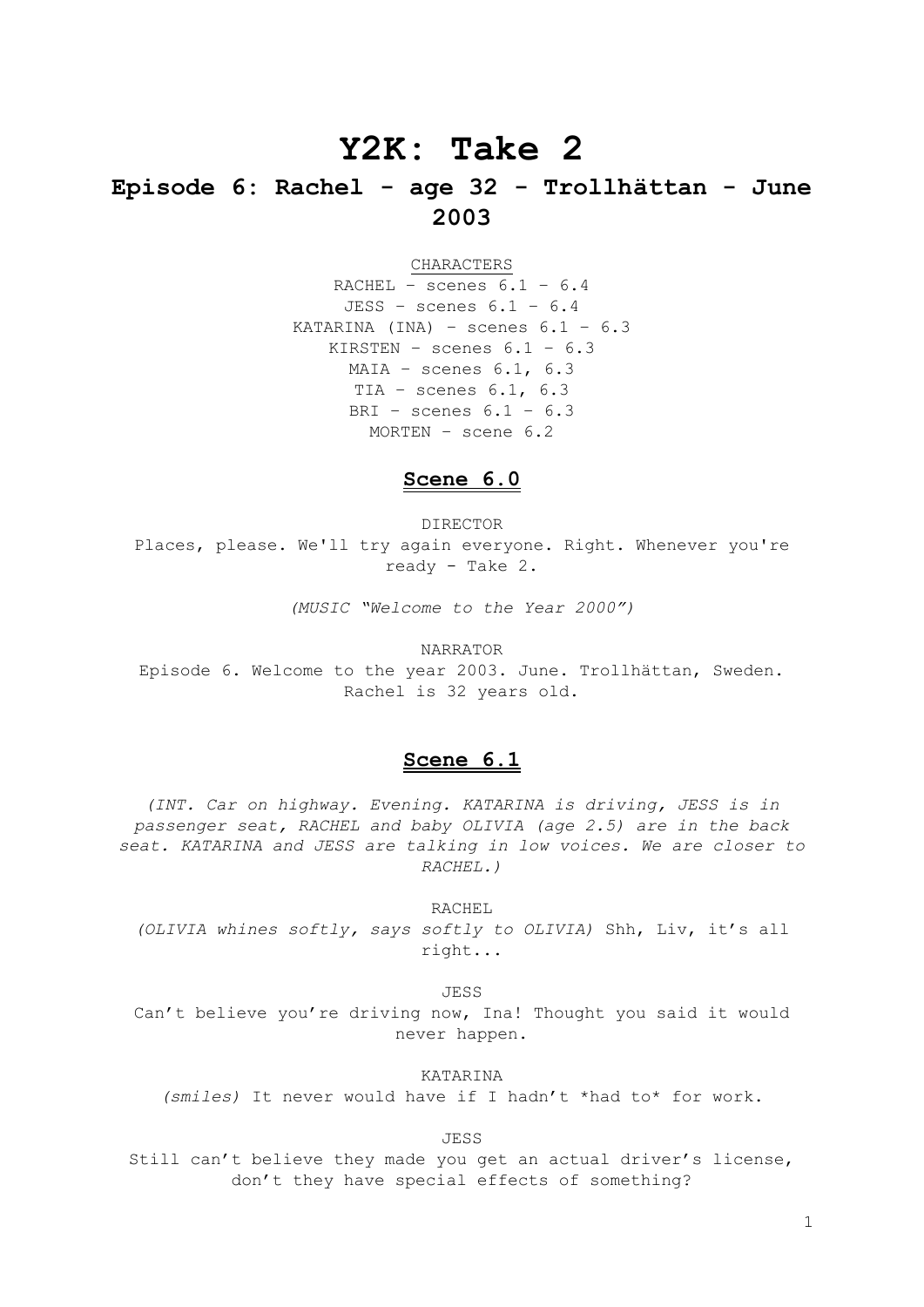Think it was an insurance thing.

JESS

Yeah, OK. *(subdued excitement)* Oh, I remember that camping place, we must be almost in Trollhättan, right?

KATARINA

*(low voice)* Yeah. Can't believe you remember that, Jess, must have been, what – five years ago?

JESS

*(smiles)* Something like that. It's great to be back in Sweden, finally!

KATARINA

*(teasing)* Took you long enough – and a new law – to get you back!

JESS

*(laughs, excited)* Yes! We can finally get married! *(to RACHEL)* I'm so excited, Rachel!

> RACHEL *(half-asleep)* What was that, love?

KATARINA *(concerned)* Are we being too loud, Rachel?

RACHEL

*(softly)* No, it's all right, Liv's completely knocked out after the flight. *(small yawn)* Think I almost fell asleep too.

JESS

Think you did. Don't blame you! Guess \*I'm\* just wired.

RACHEL

*(smiles)* Yeah. Riding that organizing high...

JESS

Yes! I still can't believe this is actually happening – and that so many of our friends were able to make it. *(beat)* Are they still behind us?

KATARINA

*(beat, teasing)* Yep. But my mother does know the way to her own house, you know.

*(Soft laugh from RACHEL)*

JESS

*(distracted, checking her notebook)* I know. Let's see... Emma and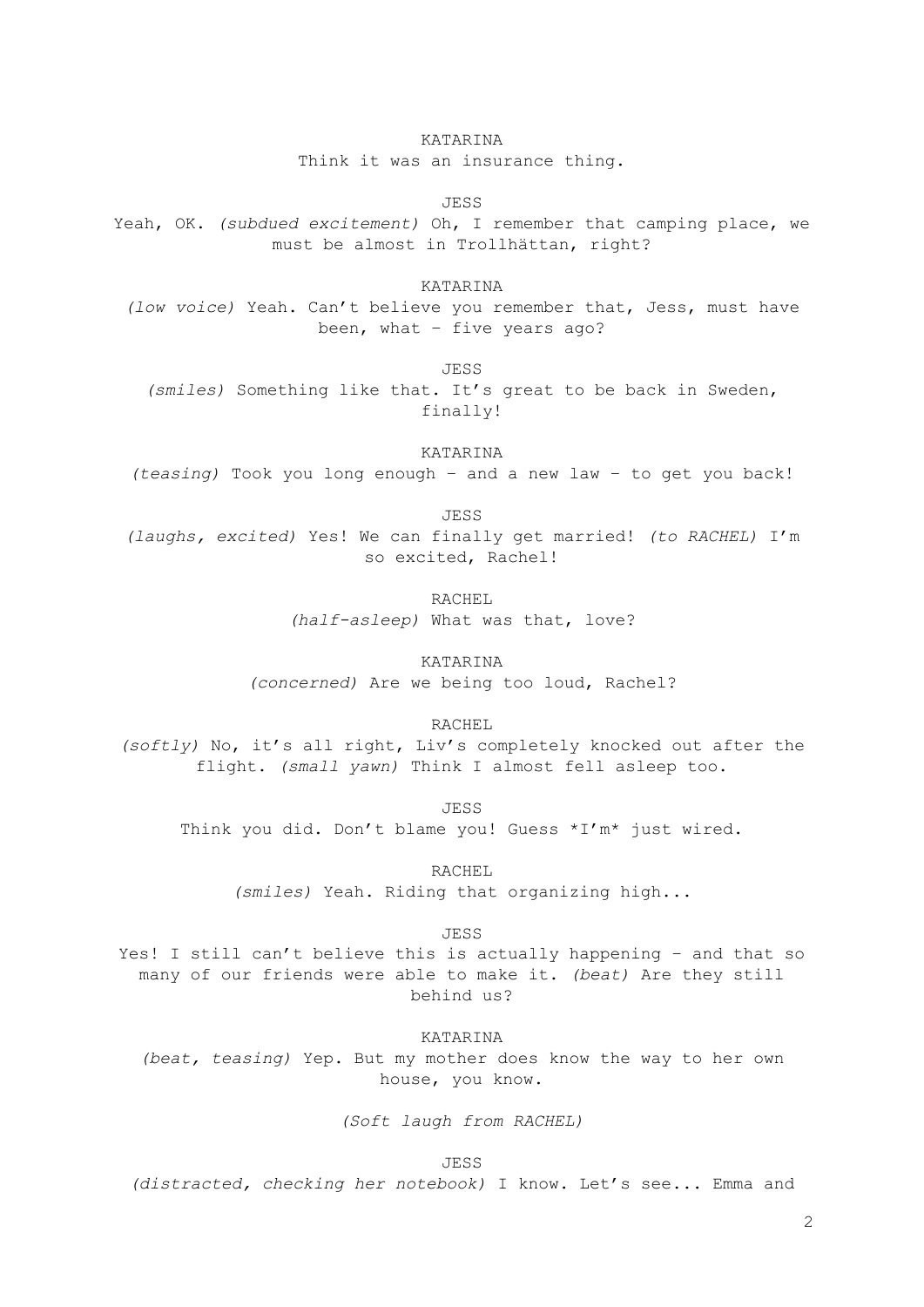Shirin are flying in tomorrow, and Shirin's guy... You are picking them up in the afternoon, their arrivals are only an hour apart, but Shirin says they can wait... So, you need to be there by 2 pm, Kat, all right?

KATARINA

OK. *(gently)* We have been over this already.

JESS

I know, just double-checking. I really wish they could all fly in directly to Fyrstad, all this driving time... Oh! Yes - is your new boyfriend coming or not?

KATARINA

*(smiles)* He is! He's taking the train down from Oslo. Or was it a bus maybe? Anyway, he'll be here tomorrow around noon.

JESS

Does he need to be picked up from somewhere?

KATARINA

*(hasn't thought about this)* No, he can walk to our house from the station.

JESS

*(distracted)* Great. All right, adding boyfriend back in... Morten, right?

> KATARINA *(smiles)* Yes.

> > JESS

Refiguring the seating chart... It's only 20 guests – 21 now - but it still needs to be right, you know?

> RACHEL I look forward to meeting him.

> > KATARINA

Yeah. It's still quite new. Met when I was filming in Stavanger. He's a steadicam operator. I like him.

*(Exits highway for smaller road)*

RACHEL

Suppose he understands your job then.

KATARINA

Yeah. Workplace romance. Trite, I suppose. *(slight laugh)*

*(slows down, turns into residential area)*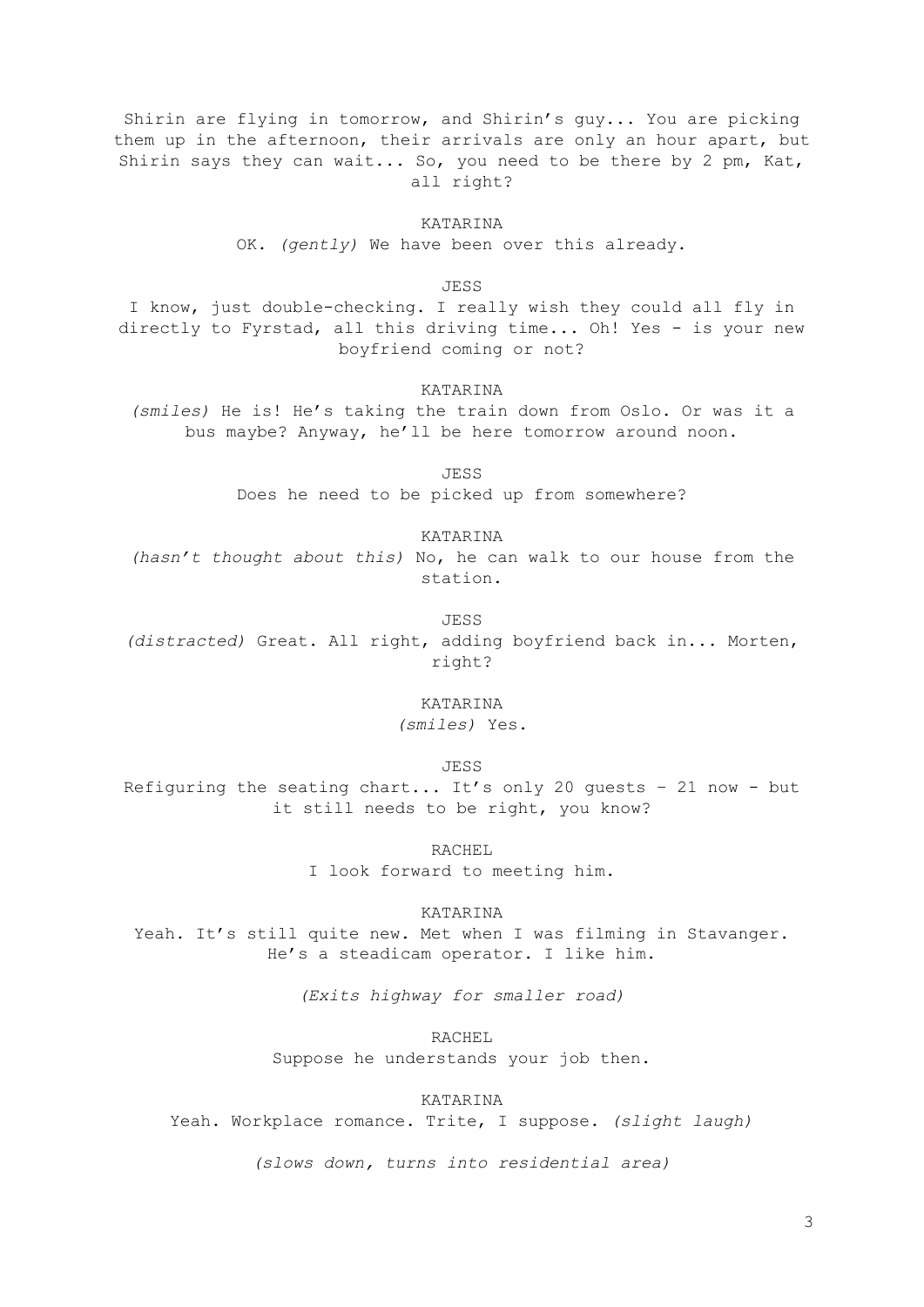RACHEL

No, I think it's nice. So many people meet through work. You spend so much time there, there's bound to be sparks flying sometimes.

> KATARINA Yeah. You're right.

JESS

Did you get the napkins I ordered?

KATARINA

*(slight laugh)* I don't know, we put everything you ordered in a big pile in the basement, I didn't dare open anything.

*(RACHEL laughs)* 

JESS

Oh. *(makes note)* All right, that works.

*(turns onto driveway, car stops)*

KATARINA

We're here. *(Pulls parking brake)*

*(seatbelts being unfastened, OLIVIA starts whining, KATARINA and JESS get out of the car and close their doors, JESS footsteps around car, KATARINA to house, climbs outdoor stairs, unlocks and opens front door during following)*

RACHEL

*(very softly)* Hey Liv, it's all right, mama's here *(carseat belt unsnapping, RACHEL pulls OLIVIA to her, OLIVIA whines, other car pulls up and parks nearby, MAIA, BRI, TIA and KIRSTEN get out, boot is opened, bags start getting unloaded during following)*

*(Two parallel conversations going on here, one in background, one in foreground)*

KIRSTEN

*(distant)* Let me help you with that-

JESS

*(opens car door for RACHEL)* You two all right on your own? I need to go check everything.

MAIA

*(distant)* I've got this-

RACHEL We'll be fine.

MAIA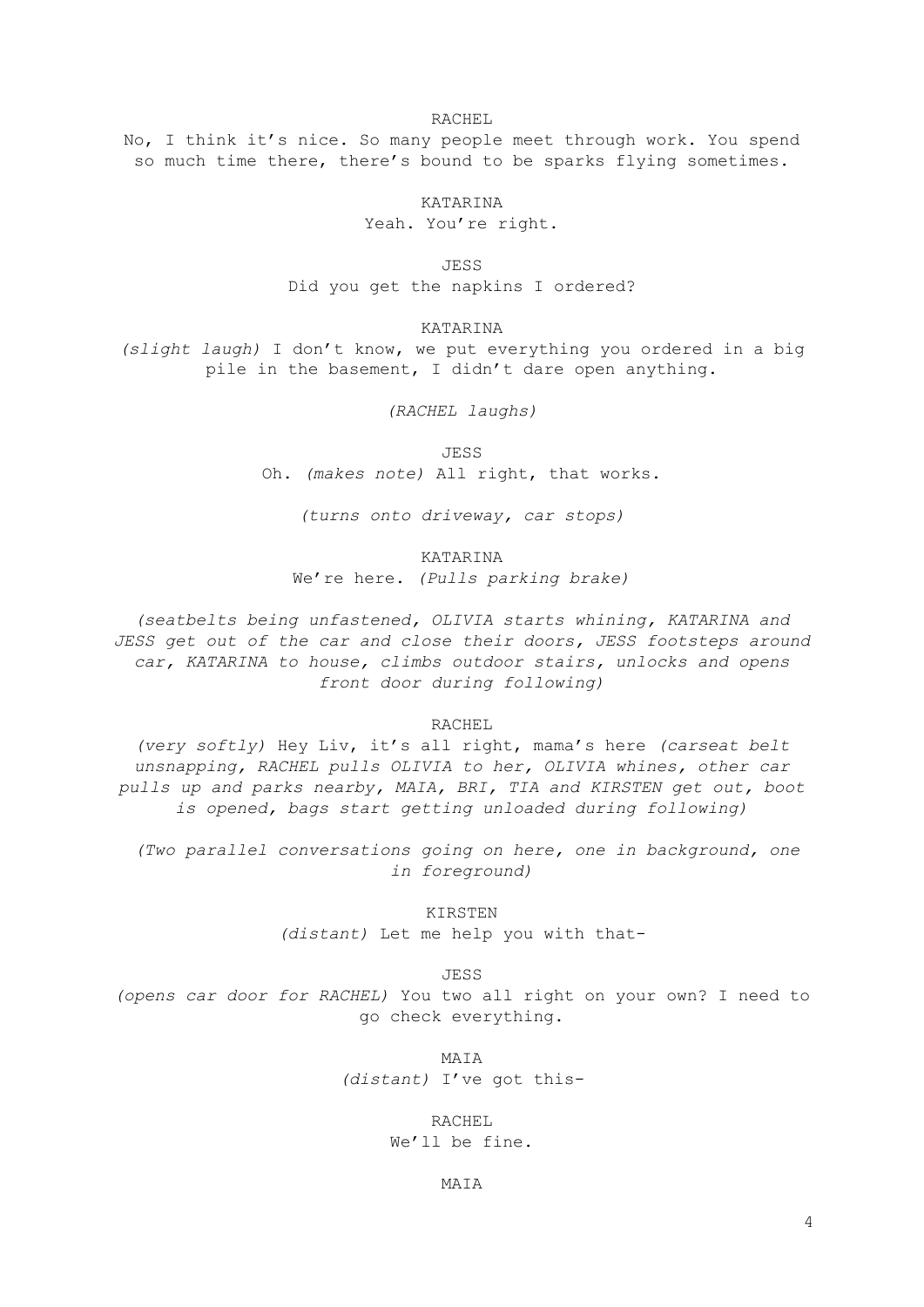*(distant, continues)* -you can grab the garment bags maybe?

*(JESS walks quickly toward house, RACHEL gets out of car with OLIVIA, closes car door carefully)*

> RACHEL Oh! Actually, could you-

TIA *(distant)* I've got them!

RACHEL

*(small sigh)* Right. *(OLIVIA whines, RACHEL bounces her gently)* Shh, everything's all right.

> KIRSTEN *(distant)* OK, I'll carry this one.

> > *(Car 2 boot closed)*

BRI

*(walking up, softly)* Hey Rachel. Need anything?

RACHEL

*(tired smile)* Could you take Liv, please? I have to grab some stuff.

BRI

Course. *(takes OLIVIA, who whines a little, starts bouncing her gently, speaks very softly)* Hey Liv, it's all right, auntie Bri *(Bree)* is here.

*(RACHEL opens boot of car 1 and starts rummaging in bags)*

MATA *(passes with bags, low voice)* Everything all right?

BRI *(gently)* Yes. *(smiles)* Think Liv's asleep again.

TIA *(passes with garment bags, smiles, low voice)* We'll be quiet as mice.

*(MAIA and TIA walk to house)*

KIRSTEN

*(comes up with bag, smiles)* So sweet. *(to RACHEL)* Let me take that for you. *(takes garment bags)*

RACHEL

Thank you. *(Grabs other bags, closes car boot 1 gently)* You all right carrying Liv, Bri *(Bree)*?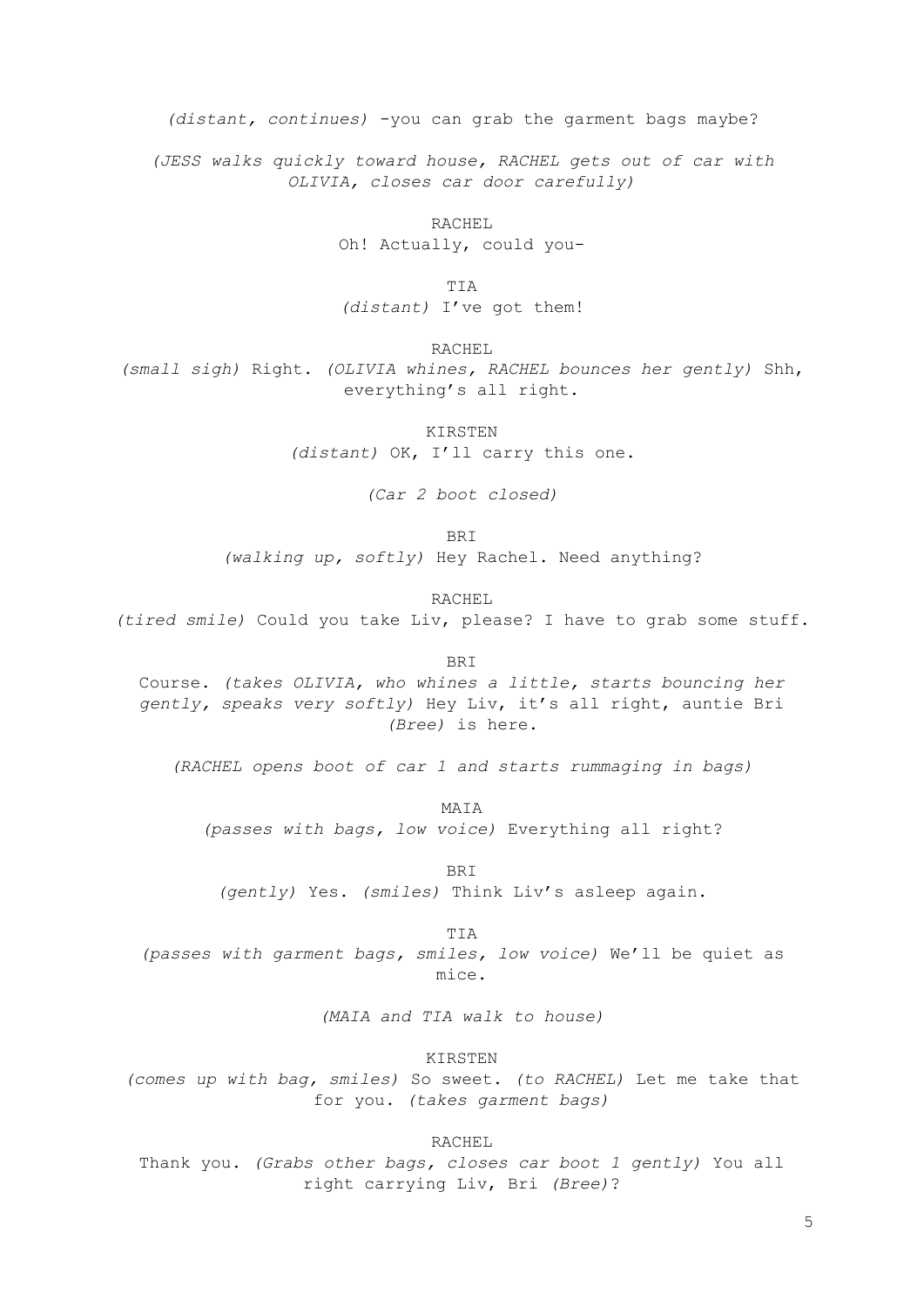BRI

*(smiles)* Yeah, of course.

RACHEL

*(small tired sigh)* All right, let's go in.

*(RACHEL, BRI carrying OLIVIA and KIRSTEN walk toward house)*

#### KIRSTEN

I've made up a bed for you and Jessica in my study, with a mattress for Olivia, so you can go straight to bed if you like, you must be exhausted...

*(Fade out)*

#### **Scene 6.2**

*(INT. Kirsten's house. Morning. Faint voices of JESS and KIRSTEN and bustle from kitchen. RACHEL yawns, opens door of study and walks into kitchen.)*

JESS

*(high energy)* Morning! My beautiful bride-to-be! *(quick kiss)* I have to run – Kirsten and I are picking up the flowers.

KIRSTEN

There's coffee in the pot, Katarina will show you.

**JESS** 

All right, let's go! *(puts on shoes, grabs purse)* Rache, can you help Ina with the napkins?

> RACHEL *(sleepy and confused)* Sure.

> > KIRSTEN

*(as she is putting on shoes)* For breakfast - have whatever you like from the fridge.

JESS

*(opens front door, yells on her way out)* Just don't touch the wedding food! Love you!

*(KIRSTEN and JESS leave, door closes)*

RACHEL *(quietly)* Love you.

*(KATARINA comes walking up the stairs, humming Beyonce's 'Crazy in Love', carrying a box)*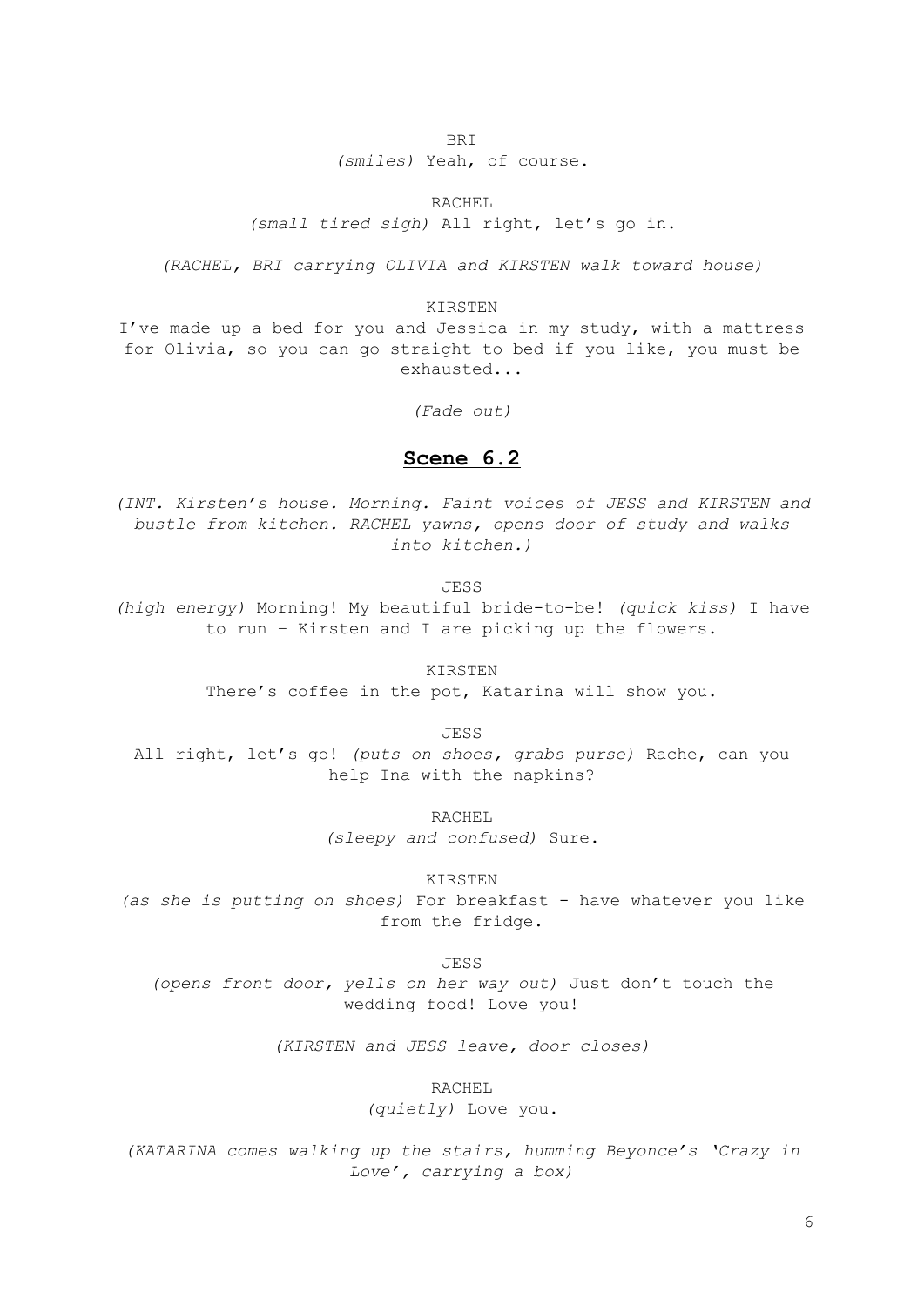KATARINA

*(stops humming, smiles)* Good morning Rachel. You all right?

RACHEL

I... Where is everyone? *(suddenly stressed)* Where is Liv?

KATARINA Bri *(Bree)* took her out in the stroller. Don't worry! *(beat)* Maia and Tia are picking up the cake.

> RACHEL *(confused)* Won't that- They don't speak Swedish.

> > KATARINA

Eh. Everyone speaks English, they'll be fine. *(beat)* And you met Jess and my mother on their way out.

> RACHEL Yeah. Jess said something about napkins?

> > KATARINA

*(small laugh)* Here they are! *(starts walking toward kitchen)* Come get some breakfast first.

> RACHEL *(follows KATARINA)* Thank you.

KATARINA *(sets down box on counter)* Coffee?

RACHEL Yes please! *(sits down on high stool by counter)*

> KATARINA *(takes out mug, pours coffee)* Milk?

> > RACHEL

Black is fine.

KATARINA *(sets down mug in front of RACHEL)* Did you sleep all right?

RACHEL

*(about to say yes)* Ye- No. I really didn't. *(small laugh)* Jetlag and Liv being restless... Probably why I slept in. *(sips coffee)*

KATARINA No wonder! You must be completely lost in time. Twelve hours time difference is a lot...

RACHEL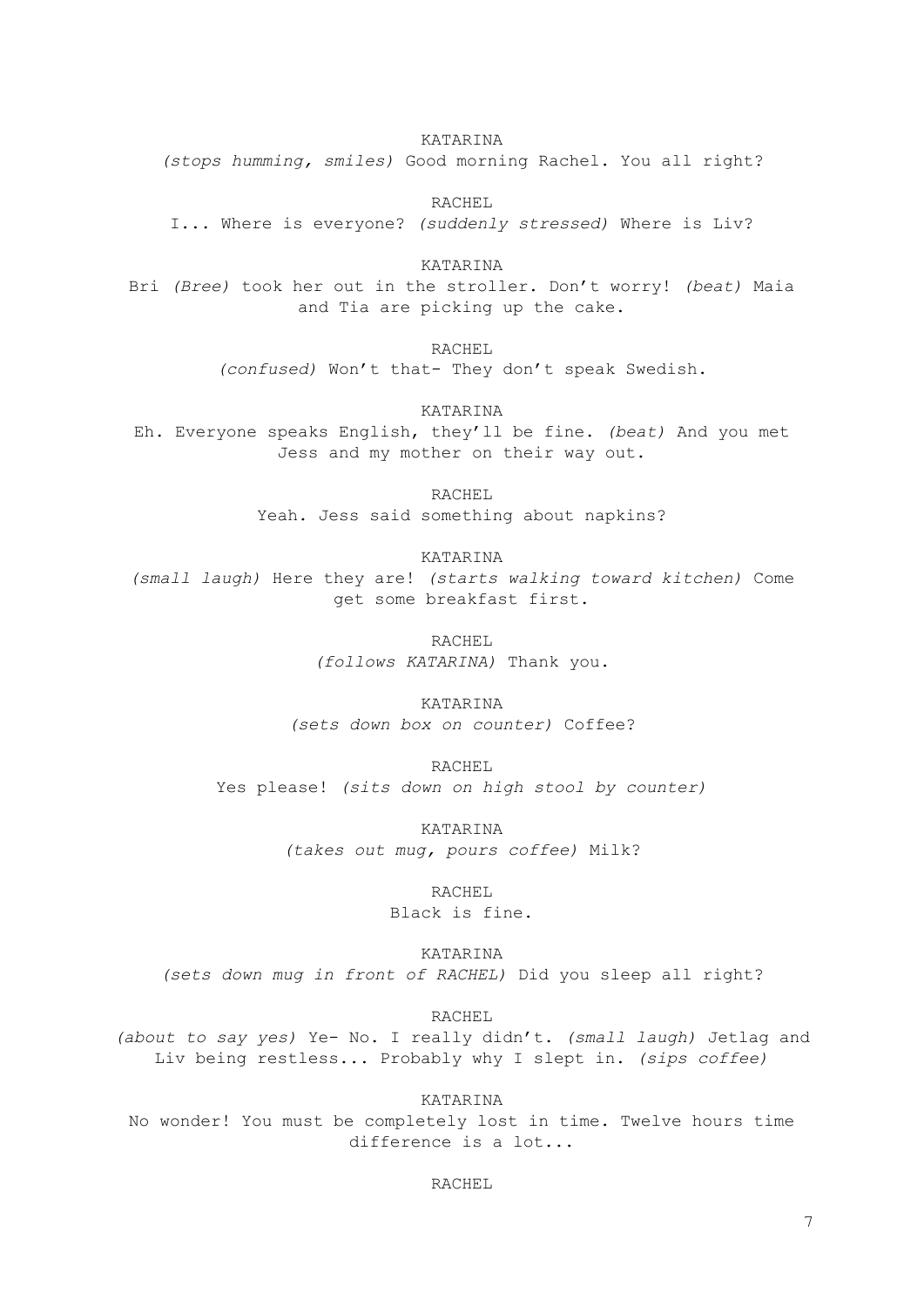Yeah. *(smiles)* Jess doesn't seem affected, though.

KATARINA

Oh, she's running on pure adrenaline.

RACHEL

*(laughs)* You're right. She's going to crash so hard when it's all over.

#### KATARINA

*(smiles)* Yes. *(smiles)* But you'll have a few days to rest up after the wedding... Speaking of Jess, I should get started on those napkins. And we should get \*you\* some breakfast. *(walks over to fridge, opens it)* What would you like? We have some cinnamon buns that I got for Jess. Or we have cereal, muesli, yoghurt, milk, juice, toast, jam, cheese, fruit, um, there is bacon and eggs, too, if you like?

RACHEL

*(queasy from lack of sleep, slight grunt)* Um, I think coffee's enough for now. Maybe later?

#### KATARINA

*(closes fridge)* Of course! Why don't you just sit there with your coffee and keep me company while I fold?

RACHEL

I can help.

KATARINA

*(laughs)* Jess would tear us both to shreds if we got coffee stains on these! *(sits down on high stool by counter next to RACHEL)*

RACHEL

*(smiles)* You're right. *(sips coffee)*

#### KATARINA

*(gets out pile of napkins and a piece of paper, starts slowly folding while checking instructions, mumbles in Swedish)* Ett till tre och fyra till...

RACHEL

*(sips coffee)* Looks complicated.

#### KATARINA

*(still folding, distracted)* Mm. I'm getting there. Jess wants the napkins to look like butterflies, and she found these instructions online, but I haven't tried them before... *(makes two more folds, holds up butterfly napkin)* Ah! There! See?

RACHEL

Oh, that is beautiful! *(beat)* I love butterflies.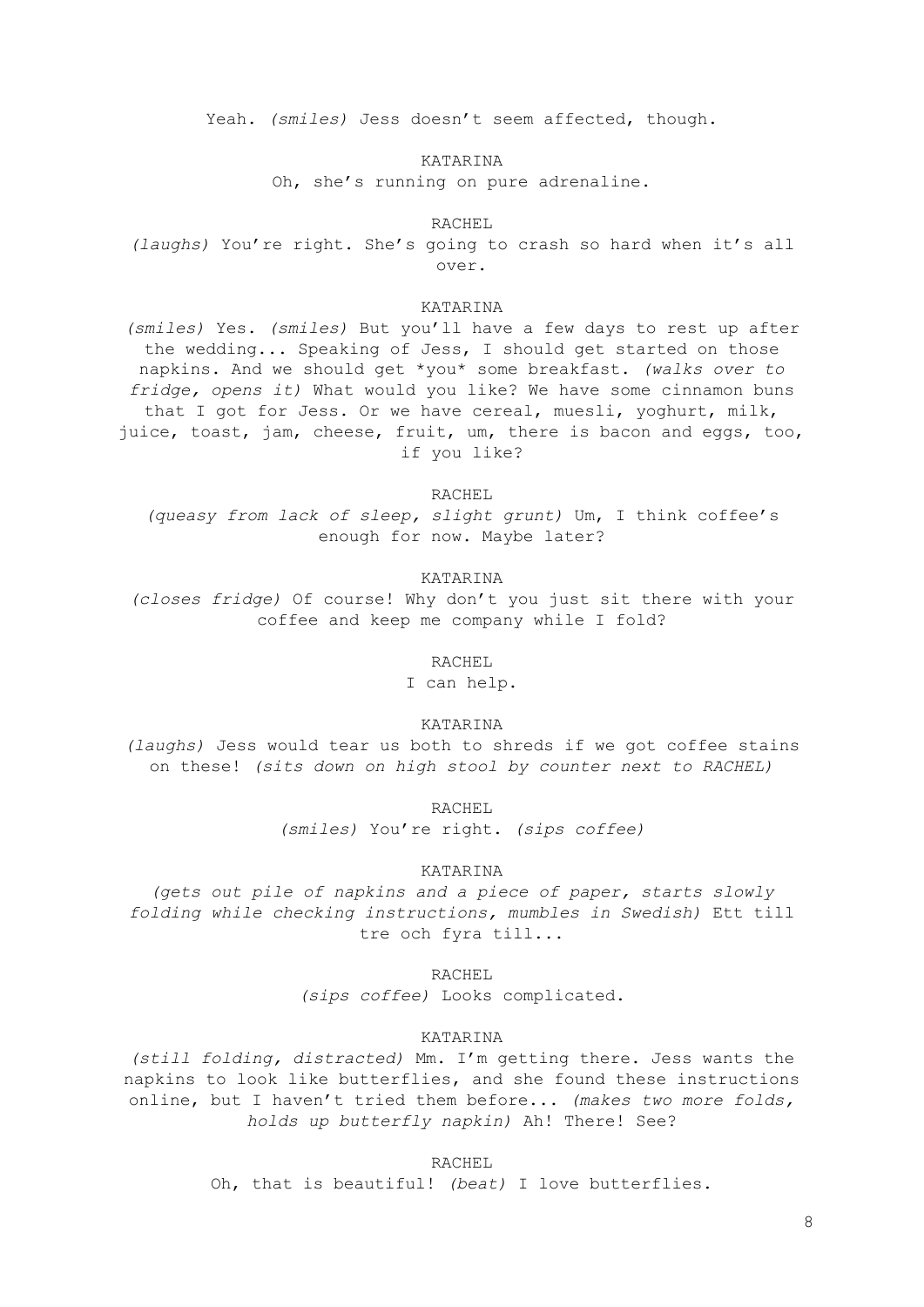#### KATARINA

#### That's probably why.

#### RACHEL

*(touched)* Yeah. I- *(beat)* I haven't been that involved in the planning. It all happened so quickly, and I was busy with Liv, and work...

KATARINA

*(folding next napkin, quicker now)* Jess kind of ran with the planning, huh?

RACHEL

Yes. *(smiles)* She's really good at organizing.

KATARINA

*(folding)* She is. But she can be a bit of a... *(stops folding)* steamroller? Is that the right word?

#### RACHEL

*(slight laugh)* Yes. That \*is\* the right word. *(sighs)* Jess figured out that we \*could\* get married in Sweden, and your mum offered to host the wedding, and I said that sounded great, and all of a sudden there's a date and plane tickets and guests and an officiant and crates of champagne and... *(short barking laugh)* butterfly napkins. I guess I haven't quite caught up, that's all.

KATARINA

*(gently)* Makes sense. You should go for a walk or something, to... catch up with yourself, maybe?

RACHEL

*(smiles)* That sounds great. I'll help you with the napkins first, though! *(drinks the last sip of coffee and puts mug further away on counter, takes napkin from pile)* Can you show me?

#### KATARINA

Absolutely. *(takes napkin from pile, starts showing RACHEL)* So you start here, and then... Yes, that's right. And then you turn it over – no, other way, there, and-

RACHEL

*(at the same time, folding)* Oh!.... OK... *(slight laugh)*... Right.

*(During previous, footsteps up outdoor stairs, knock on front door, door opens)*

MORTEN

*(in Norwegian, distant)* Noen hjemme? Ina?

(RACHEL gets up and refills coffee mug, sips)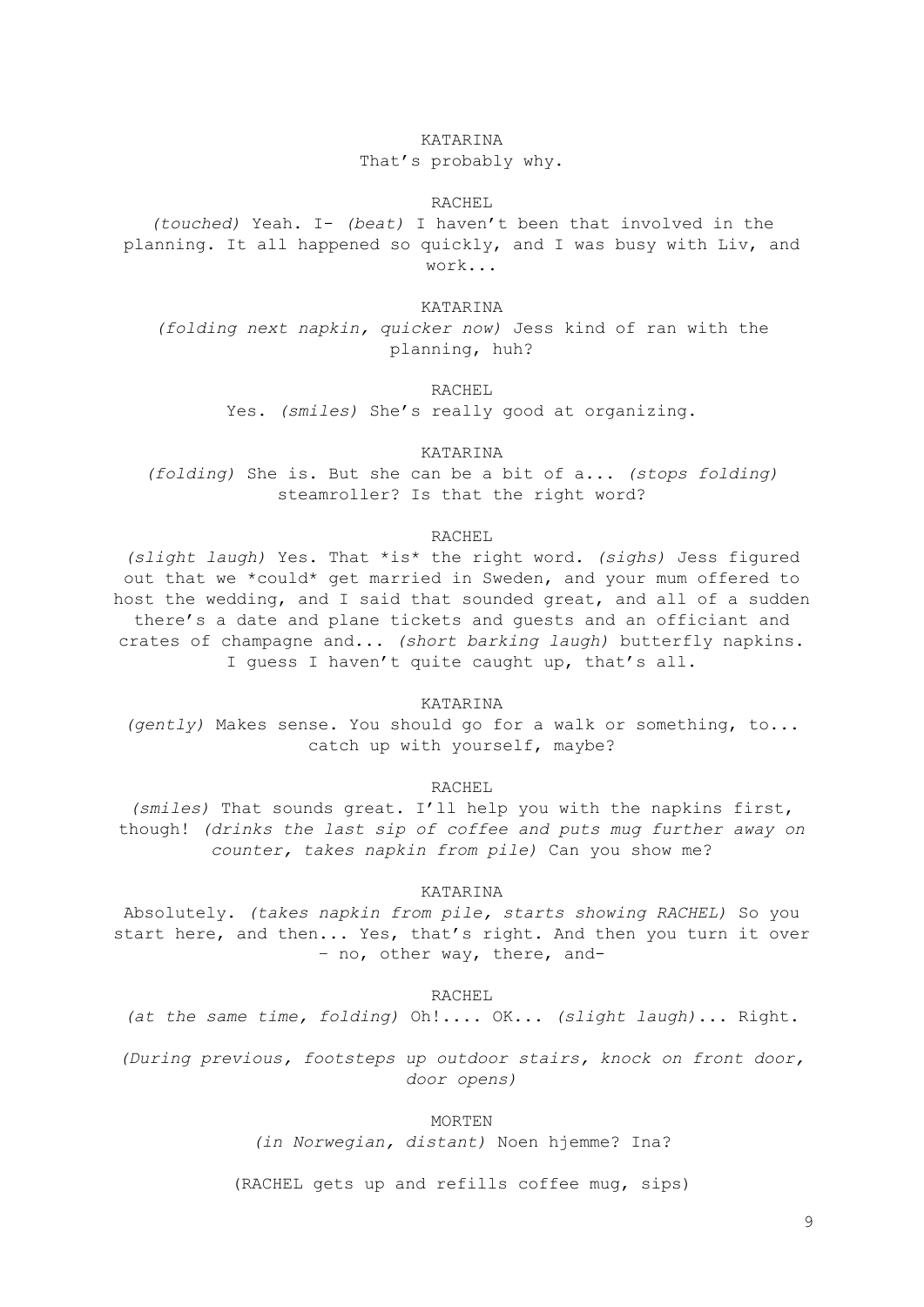KATARINA (happy but surprised) Morten! *(gets up, walks quickly to front door, quick kiss, distant, in Swedish)* Hej! Jag trodde du skulle komma vid 12?

MORTEN

*(distant, in Norwegian)* Jeg savnet deg. Kan jeg gå å legge meg? Jeg sov ikke i går natt.

KATARINA

*(distant, in Swedish, surprised)* Javisst, men kom och träffa Rachel först.

MORTEN

*(distant, in Norwegian, reluctant)* OK.

*(KATARINA and MORTEN walk over to kitchen)*

KATARINA

Everyone else is out doing errands, but this is Rachel, one of the brides-to-be. Rachel, this is Morten, my boyfriend.

> RACHEL *(warmly)* Nice to meet you.

> > MORTEN

*(uncomfortable)* OK.

KATARINA So why didn't you sleep last night?

> MORTEN Diablo II.

KATARINA

O-K... Well, you'd better get some sleep now. Come along. *(to RACHEL)* Rachel, you could have some breakfast if you want?

> RACHEL Thanks, I think I will.

*(KATARINA and MORTEN walk to guest room, close door behind them. RACHEL opens fridge)*

RACHEL

*(mutters)* Milk, milk... where's the milk? *(picks up carton, reads)* "mjölk" maybe?

*(During previous, footsteps up outdoor stairs, door bursts open, BRI runs in carrying OLIVIA.)*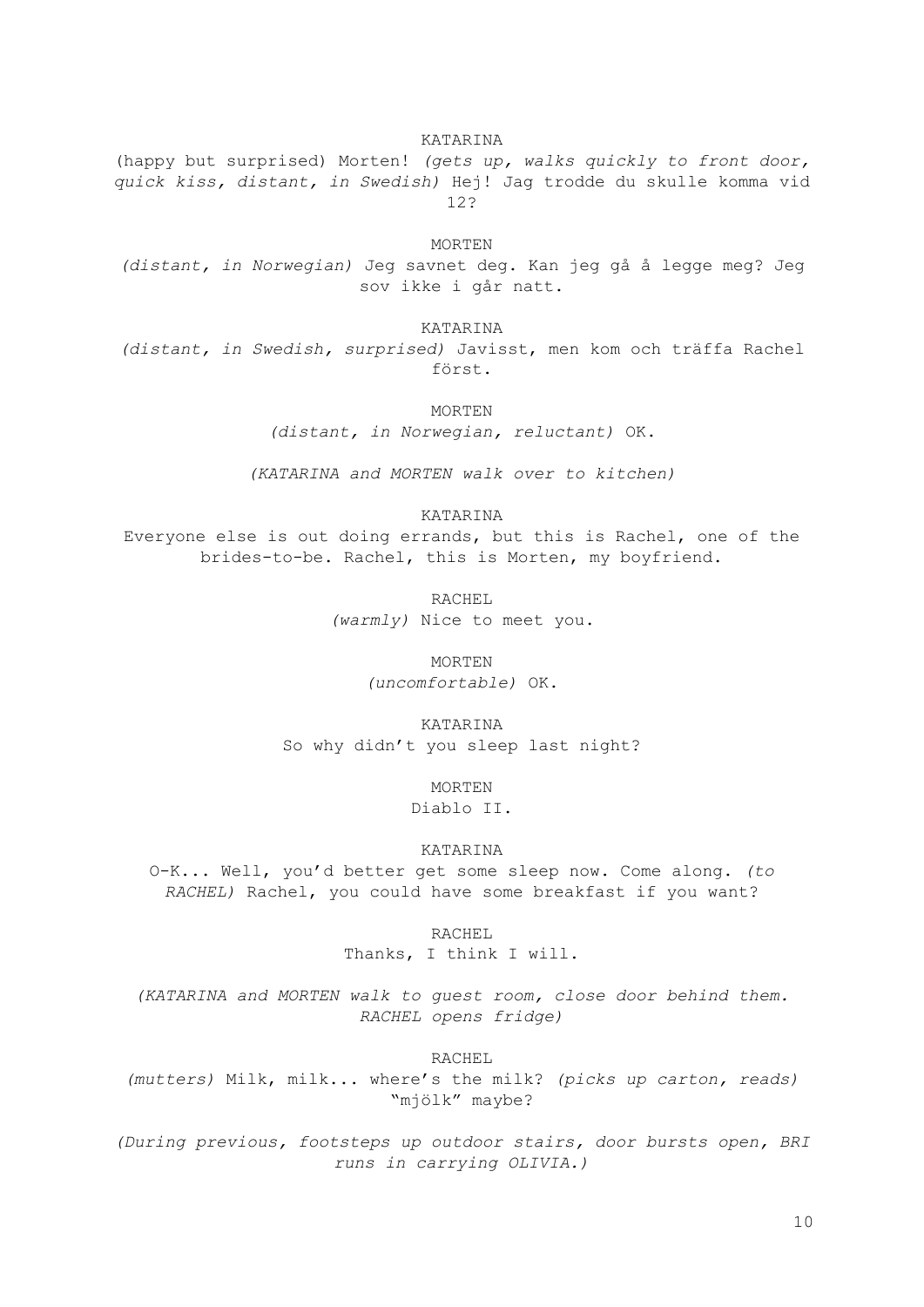**BRT** 

*(stressed)* Right, Liv, here's the toilet, let me help you- Yikes! *(small giggle from OLIVIA, calls)* Jess? Rache? Need some help in here!

RACHEL *(replaces carton, closes fridge quickly, very small sigh)* I'm coming! *(walks quickly toward WC)*

BRI

Grab some towels! No, Liv, wait-

*(Cut)*

## **Scene 6.3**

*(INT. Kirsten's bedroom, late morning. Sound of people bustling in other parts of the house. RACHEL is standing in front of a mirror fiddling with her hair. MAIA and TIA are looking out the open window at the garden spot where the wedding ceremony will take place.)*

TIA

Such a beautiful day for a wedding!

MATA

Yes! I love that flower-arch-thing now it's up.

TIA

*(laughs)* Well it was a pain to set up, but looks very sturdy now, thanks to you. *(beat)* Oh, look, some guest are starting to arrive!

MAIA

Wow, they're... 40 minutes early.

RACHEL

*(stressed)* What? Already?

MAIA

No worries, Rachel. *(slight laugh)* They seem happy enough to just sit in the sun.

RACHEL *(stressed)* All right. Better close that window, though.

> MAIA Sure. *(closes window)*

TIA *(happy)* Maia, I love this! Everyone's so happy!

MAIA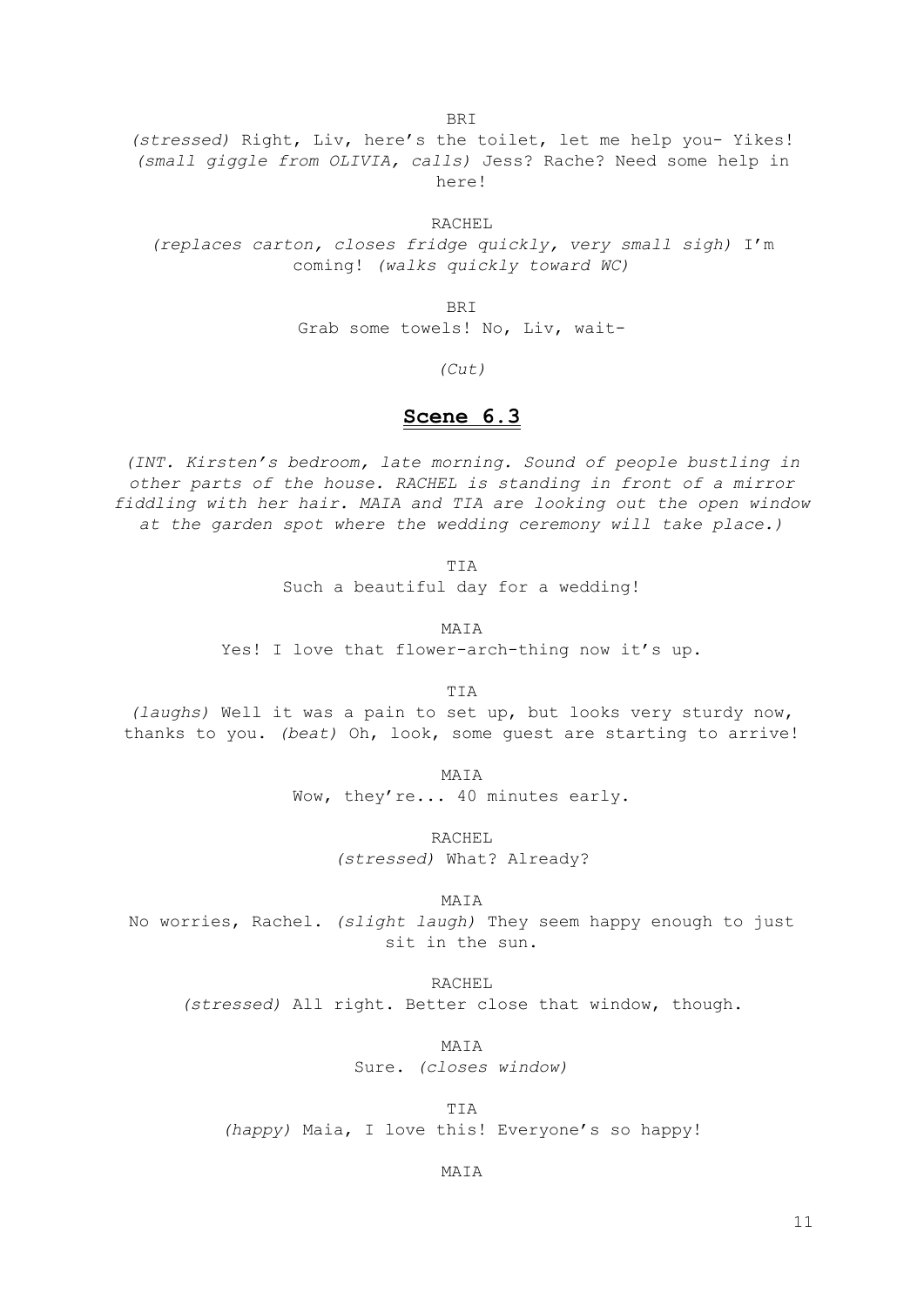*(smiles)* Yeah. It's a good energy.

TIA

*(low voice)* Maybe we should think about it too?

MAIA *(smiles)* Tia. Are you proposing to me after eight years?

> TIA *(smiles)* And what if I am?

MAIA Well, what if I accepted?

TIA We would have to live happily ever after!

> MAIA I like that plan.

RACHEL *(hasn't been listening, frustrated, throws brush on table)* Argh. Bloody hair.

> TIA You need help, Rachel?

> > RACHEL *(stressed)* Yes!

> > > MAIA

Want me to get-

RACHEL

*(interrupts, stressed)* No, she's helping Jess.

TIA I can give it a go.

RACHEL

*(stressed)* Thank you. It keeps sticking up, right there.

*(TIA takes a few steps over to RACHEL, MAIA sits down on bed)*

TIA

*(fiddles with hair, a little hairspray)* There. Is that better?

RACHEL

*(stressed, looks in mirror, surprised)* Yes. *(stressed smile)* Thanks, Tia. Right. Think I'm done. Do I look all right?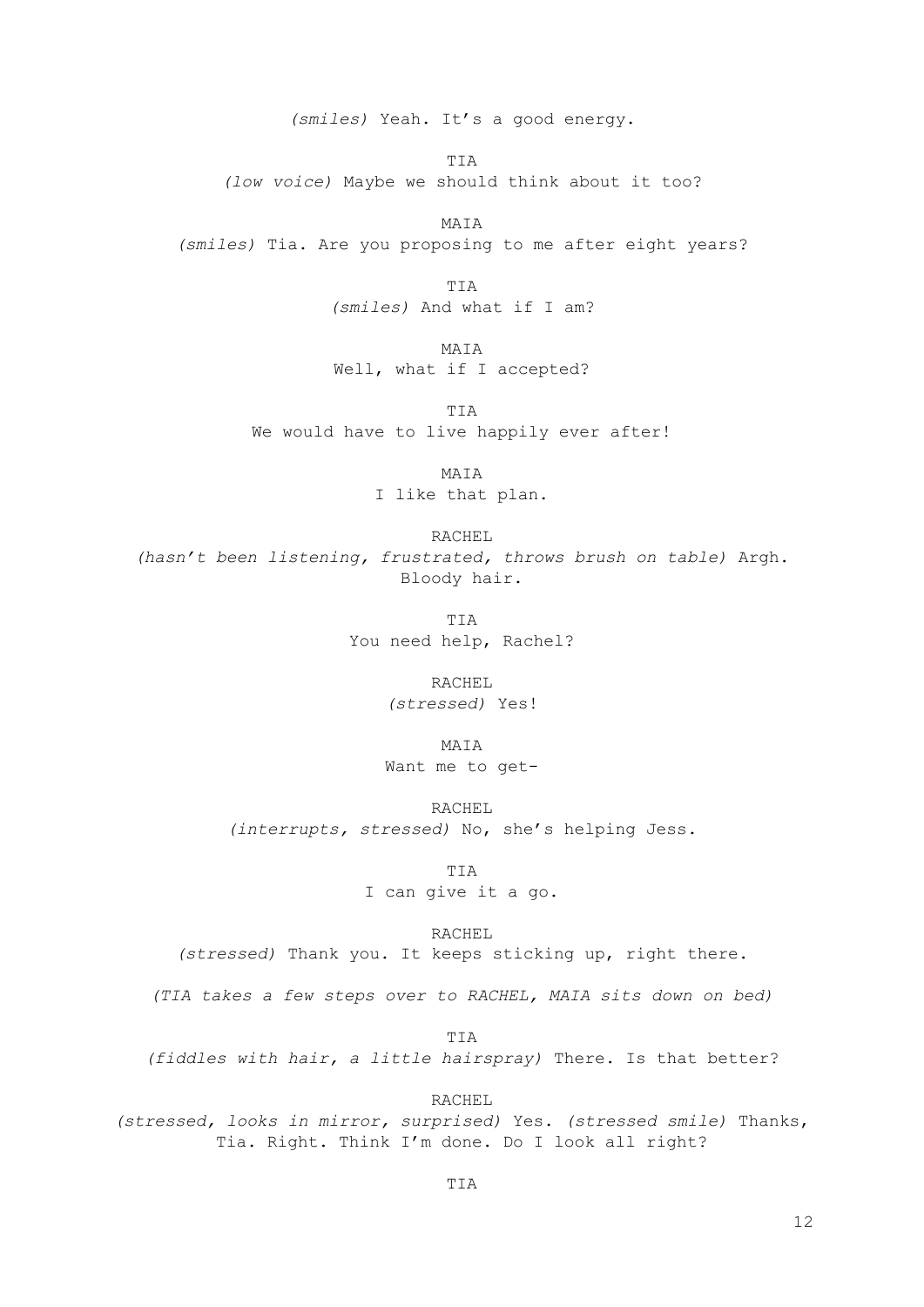*(teary-eyed with joy)* You look wonderful, Rachel.

MAIA

*(teary-eyed with joy)* Absolutely radiant.

RACHEL

*(stressed)* I can't get my necklace right, it keeps going crooked. *(fiddles with necklace)*

TIA

Your necklace is perfect.

MAIA

*(concerned)* It is. Are \*you\* all right?

RACHEL

 $I -$ 

*(knock on door, KIRSTEN pops head in, excited and rushed)* Rachel! The officiant is here! *(small giggle)* She's carrying a a plastic grocery bag for some reason, but who cares? Thirty minutes 'til 'I do'! *(closes door, footsteps to study)*

MATA

*(calls)* OK, thanks.

*(RACHEL starts pacing back and forth)*

KIRSTEN

*(distant, opens study door)* Jess! The officiant is here!

JESS *(distant, happy but rushed)* Great! Did you move those yellow flowers?

> KIRSTEN *(distant)* I'll do it now! Thirty minutes to go!

> > KATARINA

*(calls, distant)* Thanks! *(to JESS)* Sit still, Jess! I'm not done- *(rest of sentence is muffled and unintelligible)*

*(KIRSTEN closes door again)*

TIA Rachel. Is something wrong? *(sits down on chair)*

MATA

Come sit.

RACHEL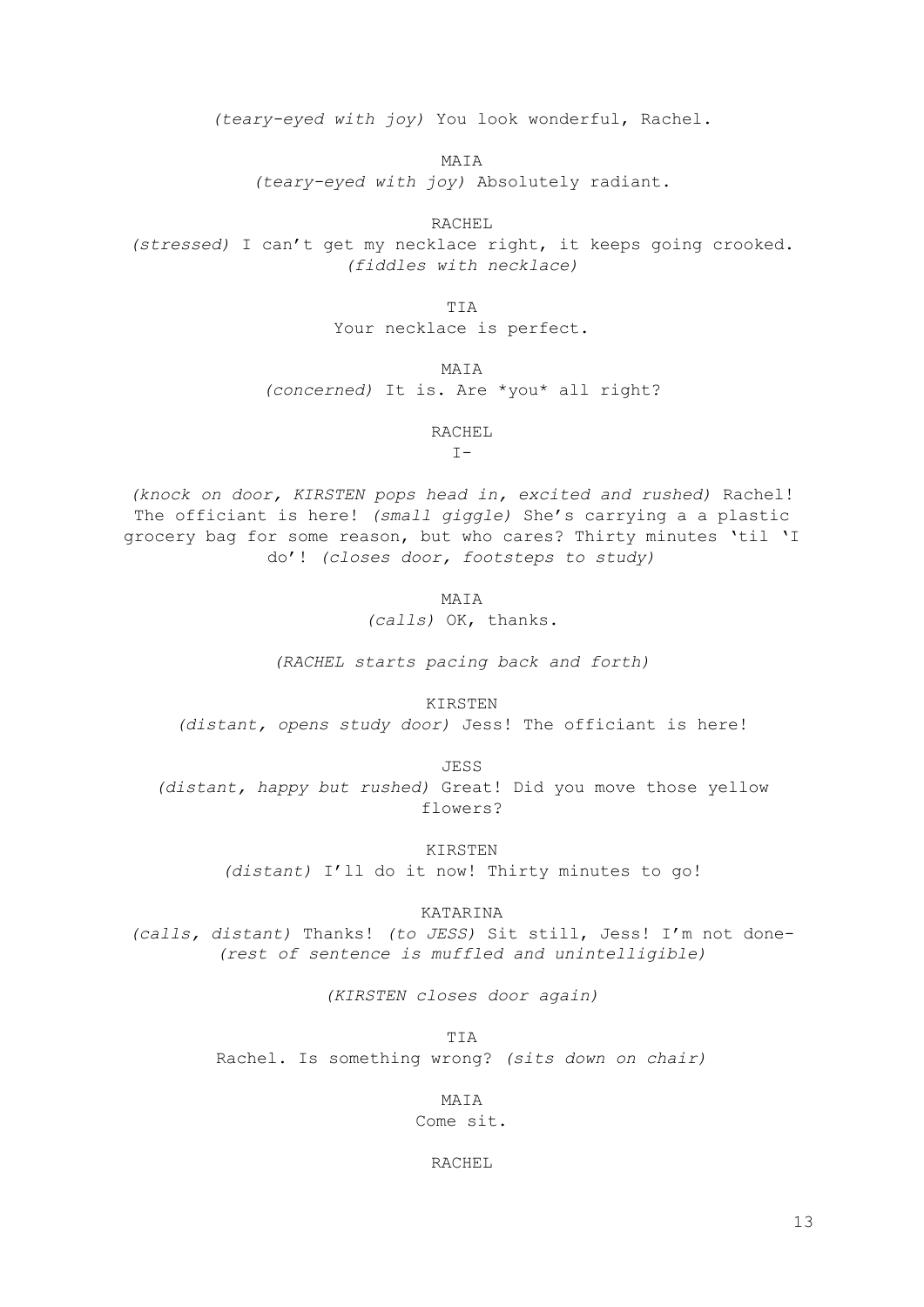*(sits down on bed next to MAIA, stressed)* I... I don't know. I'm just so... *(doesn't know how to continue)*

MAIA

Hey, it's all right. We're here.

TIA Whatever it is, we will help you. *(smiles)* Need a getaway car?

*(RACHEL laughs a little)*

MAIA

*(smiles)* We could whisk you away right now, no-one would ever know!

RACHEL *(smiles)* Thank you. I- *(beat)* I am so glad you two are here *(almost in tears)*

> TIA *(serious)* Of course. We couldn't \*not\* be here.

> > MATA

*(serious)* We're family.

*(RACHEL starts to cry)*

TIA You know you can tell us anything.

MAIA

Want me to get Jess?

RACHEL

*(emphasis)* No! I- *(can't get the rest out, small sob)*

TIA *(gently)* OK.

MATA

*(gently)* Is something wrong with you and Jess?

*(RACHEL sobs, can't get words out)*

TIA We're in your corner, all right?

*(knock on door, BRI pops head in)*

BRI

Could one of you take Olivia for a bit? I need to touch up my makeup. *(OLIVIA giggling, running in corridor, BRI turns, calls)* Liv! Stay- *(slight groan, then runs after OLIVIA)*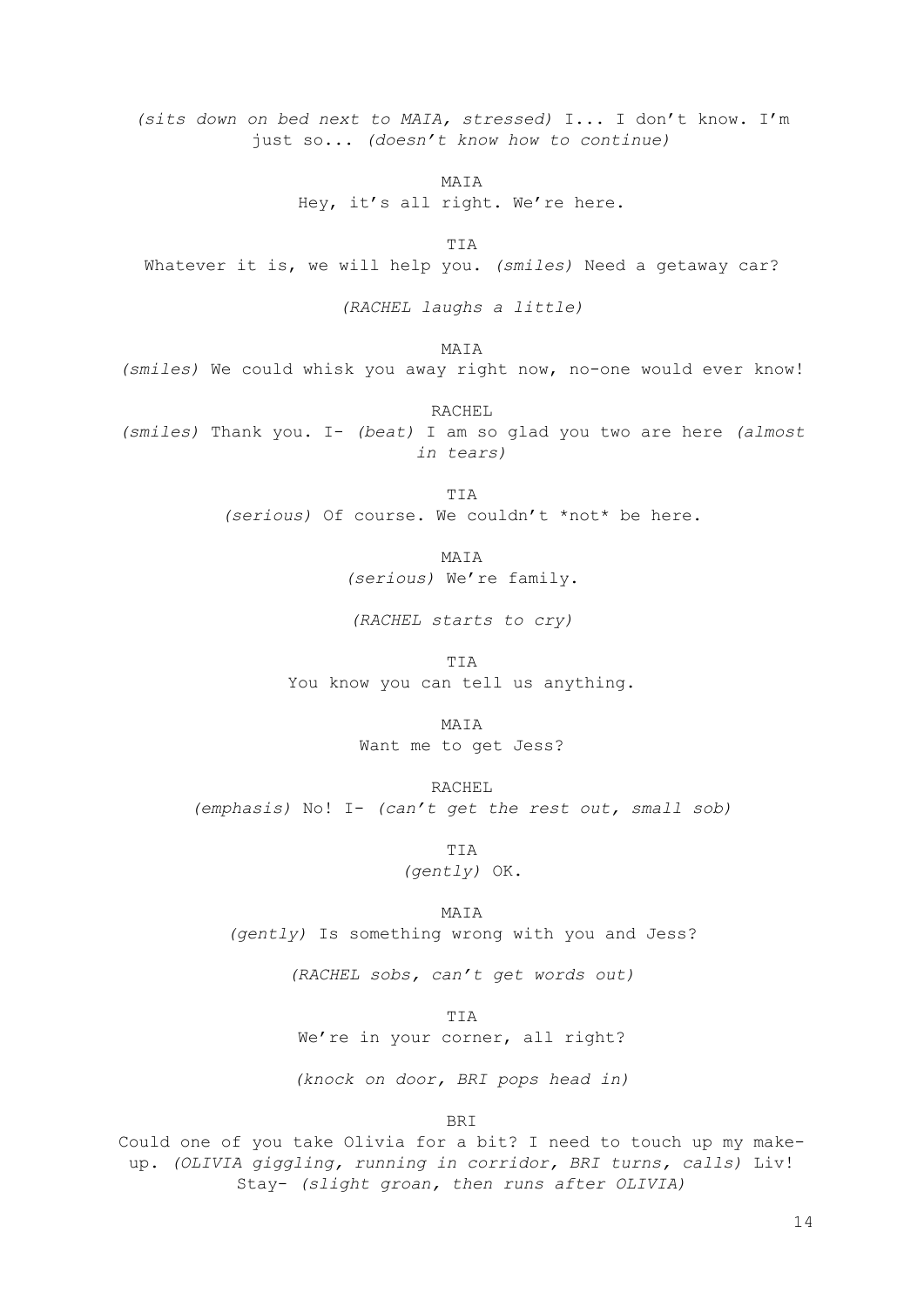TIA

*(gets up)* I'll go. I'll tell them to leave you two alone until the ceremony. OK?

BRI

*(distant)* Don't run away from your auntie Bri *(Bree)*! *(lifts OLIVIA up high in the air, she giggles)* Wheee!

MAIA

Yeah. Thank you, love.

*(TIA walks to door, closes it, walks down corridor)*

TIA

*(distant, smiles)* Hi Liv! I've got you. Let's go look at the pretty flowers! *(OLIVIA giggles, footsteps to outside, front door is open)*

BRI

*(distant)* Thanks, Tia! *(distant footsteps to study, door opening)*

**JESS** 

*(distant, bappy and rushed)* Bri *(Bree)*! Did you- *(rest of sentence is muffled and unintelligible as door closes)*

MAIA

*(deep breath)* All right. Rachel. I can't help you if you don't talk to me.

RACHEL

*(deep shaky breath)* I don't know! *(small sob)* I'm so stressed, and this is all such a... production... And Jess is so *(voice breaks)* excited *(big sob)*.

MAIA

Sounds like you are very stressed. Have you been sleeping?

RACHEL

No! Bloody jetlag! *(laugh-sob)*

MATA

Yeah. It's been rough for me too, but I don't have a two-year-old.

RACHEL

*(sighs)* Liv's been... not sleeping. And I've been the one waking up, mostly. Still, she's doing much better than me. I... Maia, I feel so lost! *(small sob)*

MATA

Aw, come here. *(rustle of sitting-down side-hug)* You are sleepdeprived in a new country in a house packed with people you don't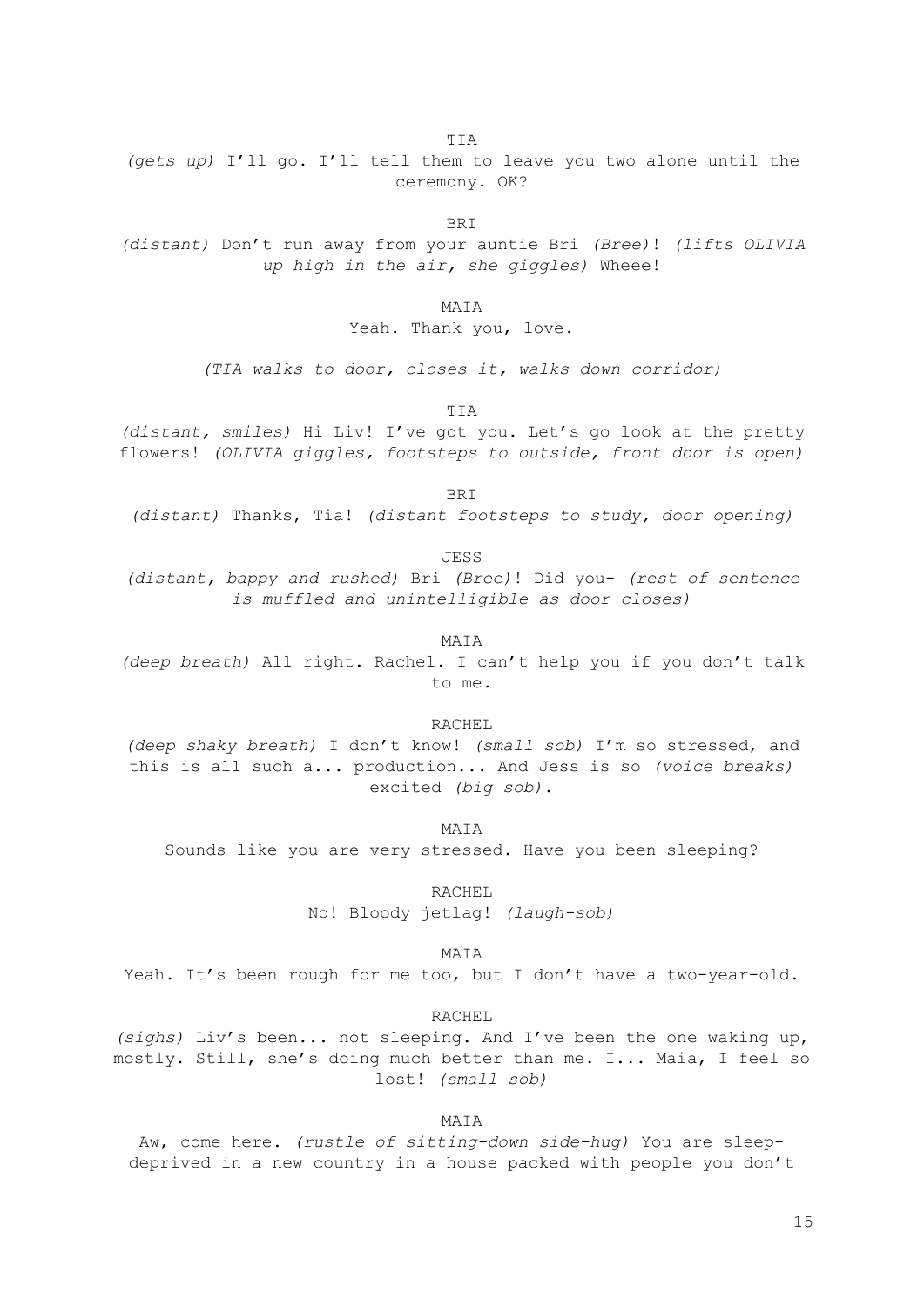know trying to take care of a child while organizing a wedding. No wonder you feel lost. I think anyone would.

> RACHEL *(laugh-sob)* You have a point.

MAIA *(gently)* Are you and Jess having problems?

RACHEL

*(beat)* No. Not really. She's so caught up in all \*this\* that she can't talk about anything else, but... That will pass. (small sob)

> MATA It will. *(beat)* You still love Jess?

> > RACHEL

Of course.

MAIA And do you want to marry her?

RACHEL

*(beat)* Yes. But. *(sob)* Not like this. It doesn't feel like \*me\*.

MAIA

All right. *(beat)* Do you want me to call it off?

RACHEL

No! That would- I don't want to hurt Jess like that.

MAIA OK. That means doing a Runaway Bride is out too.

RACHEL

*(shaky smile)* Yes. Awful film.

MAIA

It is. *(gently)* So what are we going to do?

RACHEL

I- I always pictured us getting married on the beach. In jandals and shorts, maybe a BBQ, you know, casual. And *(voice breaks)* my family would be there. *(sob)*

MAIA

Yeah. Shame none of them could make it.

RACHEL

They really tried, but it was kind of short notice, and- *(voice breaks)* I thought I was OK with that, but... *(small voice)* I just want my mama. *(cries)*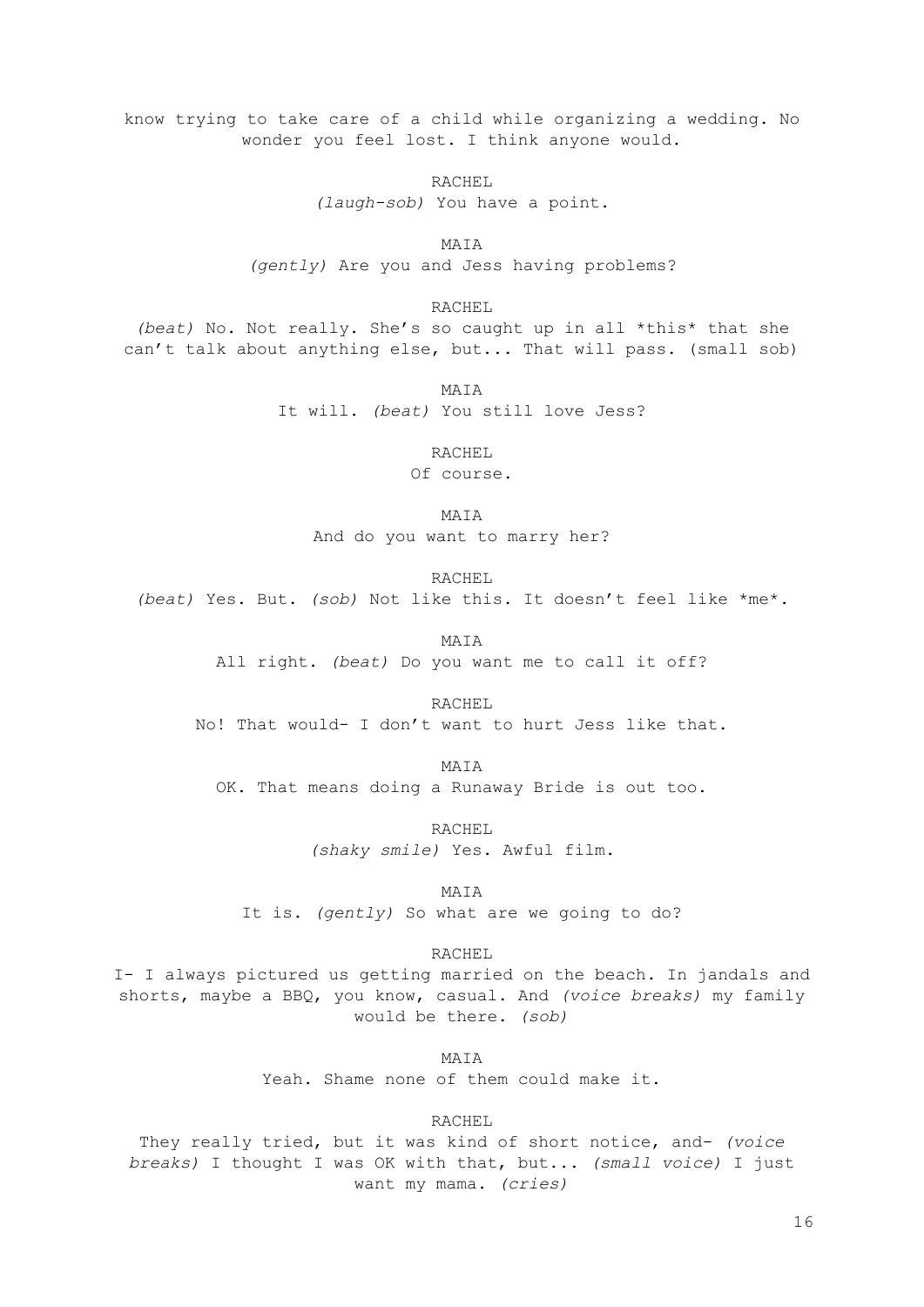#### MAIA

*(compassionate)* Of course you do. I'm so sorry, Rachel.

#### RACHEL

*(shaky)* Yeah. Thanks.

#### MAIA

*(thinks)* How about this. You and Jess marry today, in all your finery, and with the butterfly napkins, and the seating plan, and the fine champagne, and the corsages, and the who-knows-what, and \*then\* you tell Jess that you want a BBQ wedding on the beach back home in Auckland with all your friends and family this summer?

RACHEL

*(beat)* Yes. I would love that. We could skip the ceremony and go straight for the party!

MAIA

And the best part is, I get to go to both!

#### RACHEL

*(small laugh)* That is perfect. *(deep breath)* Thank you Maia. It was all muddled in my head and I couldn't figure out why I was so miserable.

MAIA You are most welcome. And if you change your mind, there's always that getaway car!

*(BOTH laugh)*

RACHEL

Good to know. *(beat)* I must look a mess. *(gets up, walks to mirror)*

MAIA

You look wonderful.

RACHEL.

Just a little tear-stained. Or a lot.*(opens small jar, dabs on concealer)*

MAIA

Eh. Everyone cries on their wedding day. Practically mandatory.

RACHEL

*(smiles)* Well, good thing I got that out of the way then. *(pats on some powder, turns to MAIA)* There. How's that?

MAIA

Perfect.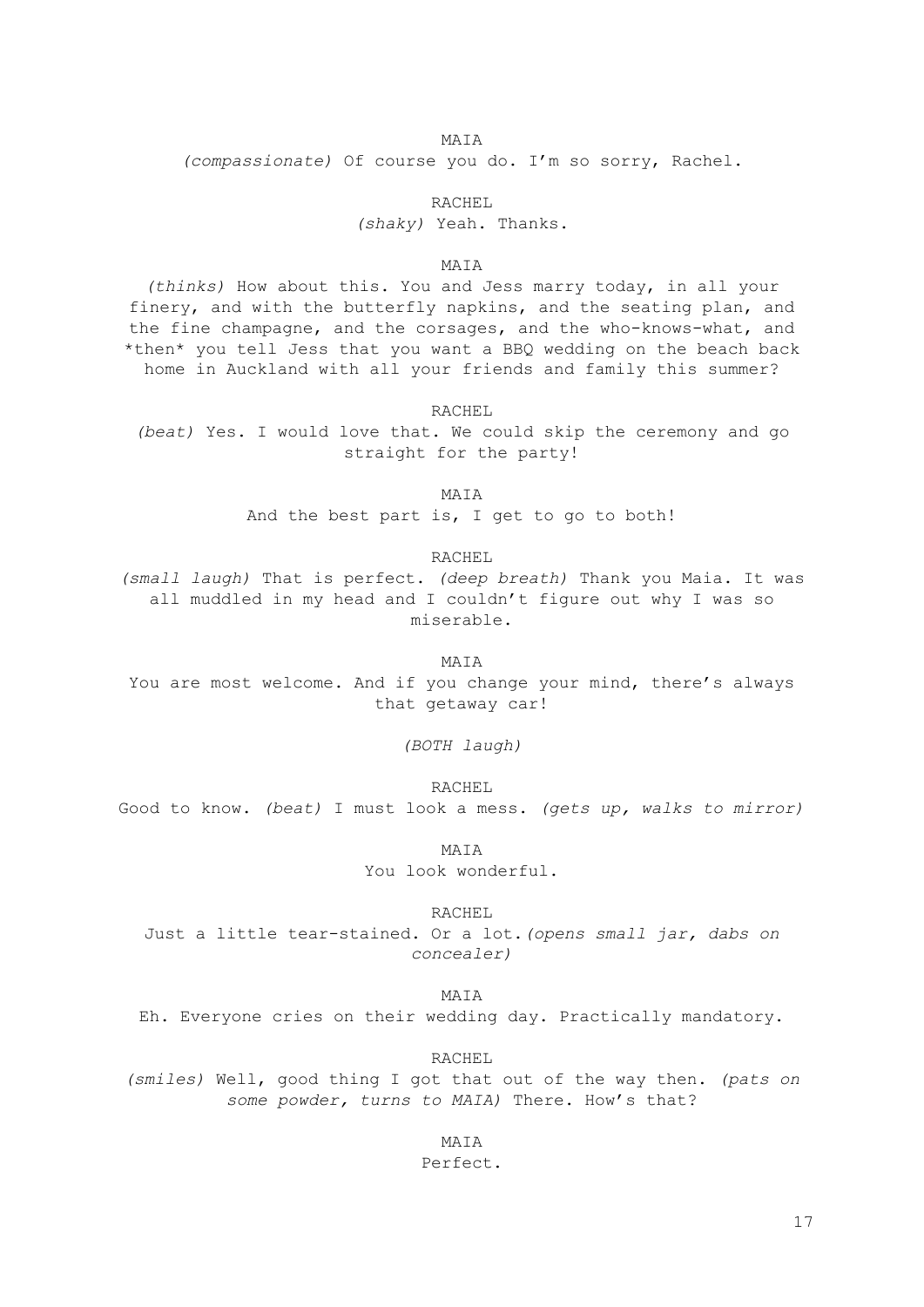*(knock on door)*

TIA

*(subdued)* It's me, Tia. Can I come in?

MAIA

Yes!

TIA

*(opens door, a little uncertain)* They want you out there in five minutes Rachel. Are you ready?

RACHEL

*(smiles)* Yes. Yes I am.

*(Cut)*

#### **Scene 6.4**

*(INT. Hotel room, very late at night. RACHEL and JESS are just opening the door with a key card that beeps, and are walking in, elated, giggling and a little bit tipsy.)*

RACHEL

-speech was so beautiful.

JESS

It was. I mean, she is a pro, but she made me cry all the happy tears. *(starts taking out pins and flowers from hair)*

RACHEL

Her new boyfriend, though... *(sits down on bed)*

JESS *(laughs)* Yeah. Bit weird, right?

RACHEL

Did you see him during dinner? *(takes off necklace)*

JESS No!

RACHEL He was snoring! Had to poke him! Multiple times!

*(BOTH laugh)*

JESS I don't think she's serious about him.

RACHEL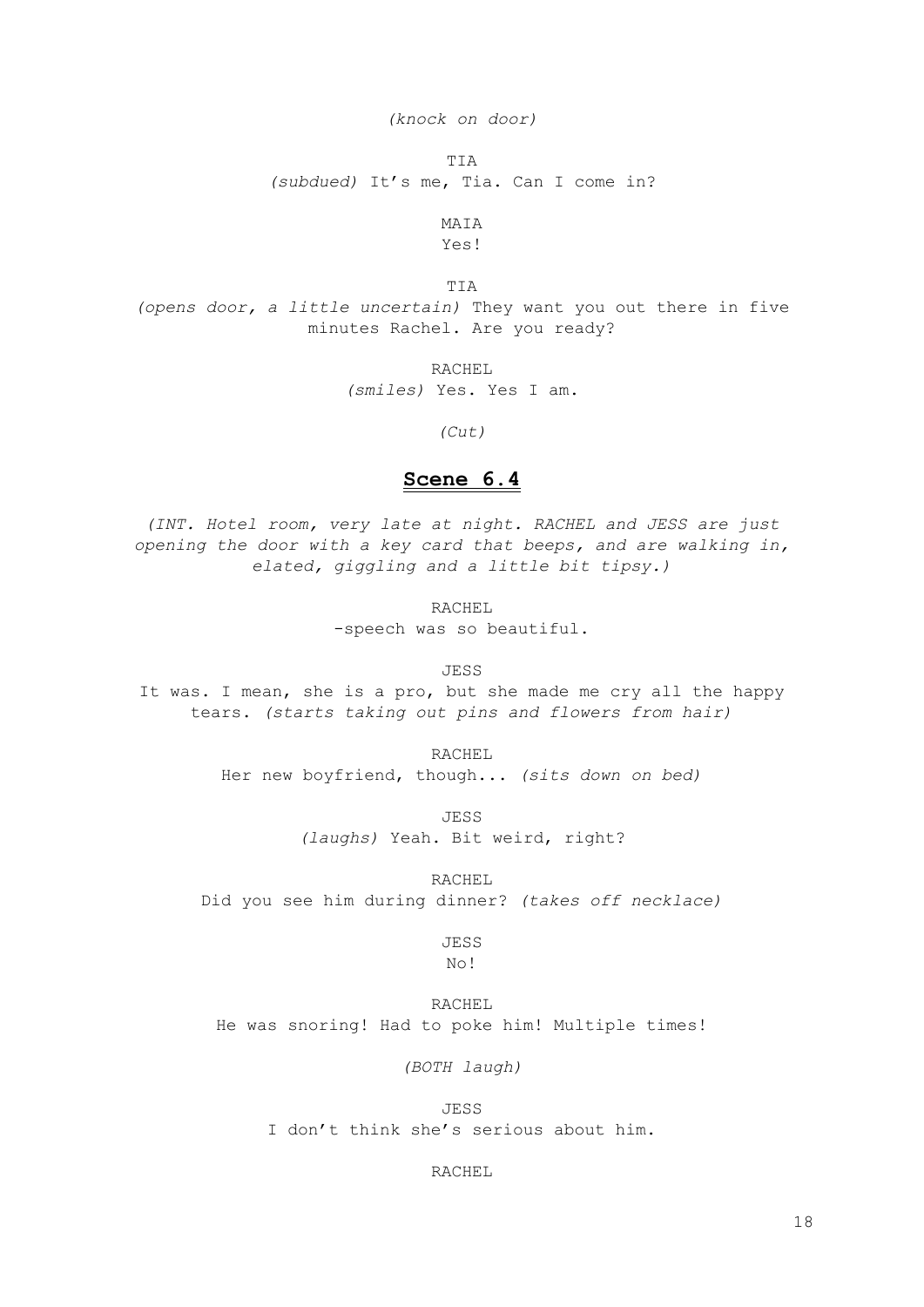No. She'll be all right. *(takes off shoes, sigh of relief)* Great to be out of these shoes!

**JESS** 

*(smiles)* Yeah, my feet are certainly feeling all of that dancing. *(takes off shoes)* Shirin's guy seemed nice, though.

RACHEL

Bit quiet, but yeah, nice.

JESS

And Emma's got a new job in TV, she was super excited.

RACHEL

I hardly got to talk to her, that is great! Do you think Liv's all right? *(brushes hair)*

JESS

By now I think she is fast asleep after way too much candy.

RACHEL

*(laughs)* You are probably right. Bri *(Bree)* spoils her rotten.

JESS As is her auntly privilege.

RACHEL *(smiles)* Absolutely. Oh! Did you hear? Maia and Tia are planning a wedding too!

JESS

Wait, how did I miss this wonderful news? *(takes off jewelry)*

RACHEL Apparently they decided when we were getting ready, I was too wrapped up in myself to notice.

> JESS I love that. Another wedding to go to!

RACHEL Yes! They're skipping the legal stuff so it'll be in Auckland somewhere.

> JESS *(joins RACHEL on bed)* So much happiness.

> > RACHEL

And us.

JESS

And us. I am so lucky to be married to you. *(They kiss)*